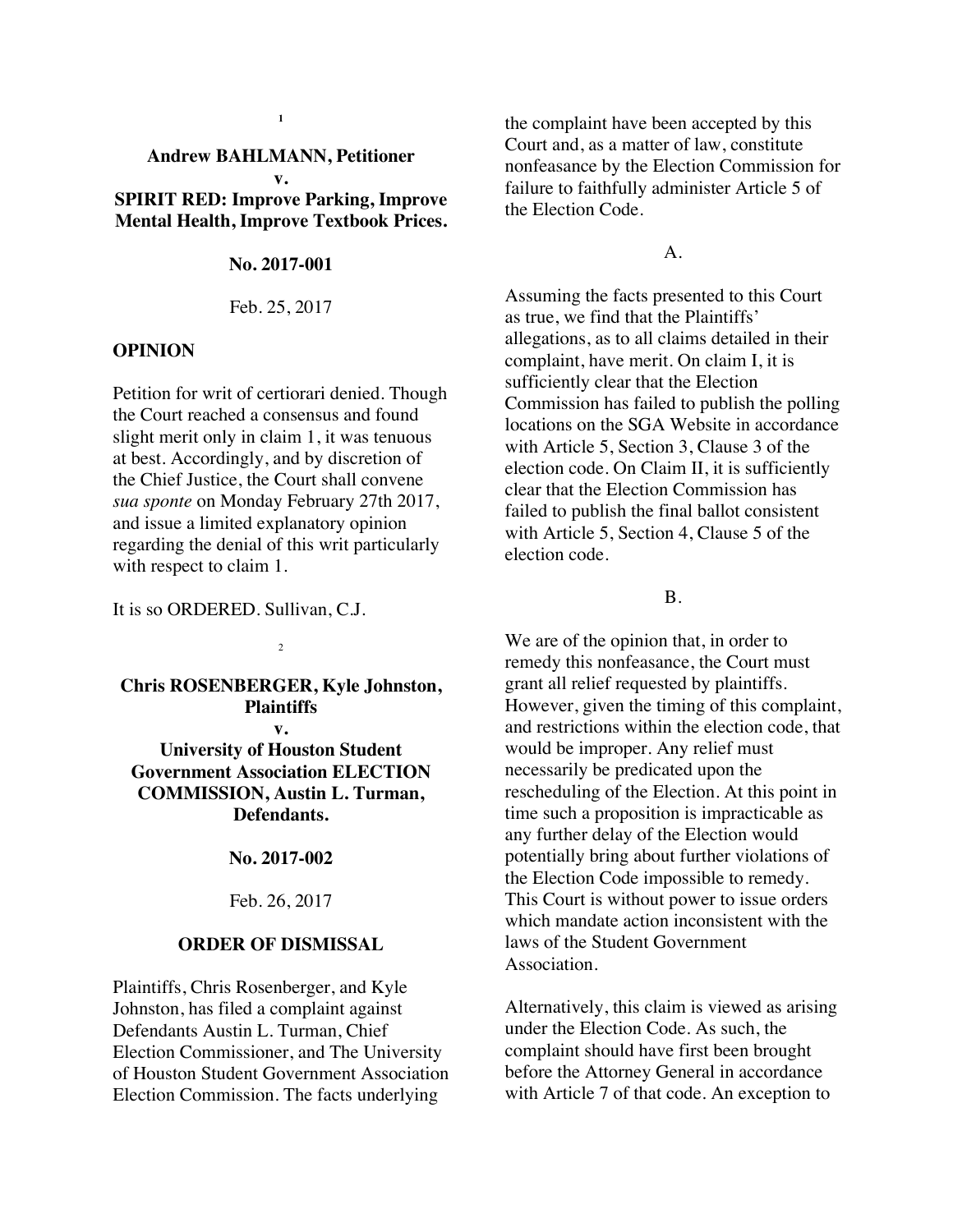this clear standard may apply in equity given extraordinary circumstances. No such circumstance exists here.

 $C_{\cdot}$ 

It is hereby ORDERED that the complaint be DISMISSED for lack of an available judicial remedy. Alternatively, this complaint is dismissed for failure to exhaust all administrative remedies as specified in the Election Code. Accordingly, Plaintiff is free to file an appropriate complaint with the Attorney General against the Election Commission. This opinion shall not constitute a basis for any such complaint.

### D.

It is the primary duty of the Election Commission to faithfully execute the duties and responsibilities entrusted to them, and to protect, preserve, and enforce the Election Code. With respect to the complaint brought by Plaintiffs, the Commission has fallen short of their obligations applied to themselves and should immediately take all necessary steps to remedy any actual or perceived nonfeasance. Although we find merit in each of the plaintiffs' claims, we must dismiss for the reasons stated above.

It is so ORDERED, Sullivan, C.J.

**In re Complaint filed by Kyle Johnston against the Attorney General.**

3

**No. 2017-002**

Feb. 27, 2017

Complaint e-mailed to this Court at 8:15PM on February 27, 2017, against the Attorney

General by Kyle Johnston for what can only be cognized as nonfeasance for failure to respond to a complaint he e-mailed the Attorney General at 4:05PM on February 27, 2017, is hereby DISMISSED for failure to state a claim upon which relief can be granted.

# A.

Article 7, Section 1 of the Election Code states in relevant part the following:

> An official complaint must first be filed with the Student Government Association Attorney General. The Attorney General will then investigate said complaint and decide its merit. The Attorney General must review the complaint carefully to determine validity before proceeding. A written review by the Attorney General must submit written documentation of review to the Election Commission no more than one day (24 hours) after the Attorney General receives the complaint.

Clause 2. And then must proceed to:

. . .decide within one (1) class day whether a complaint has merit.

Clause 4.

B.